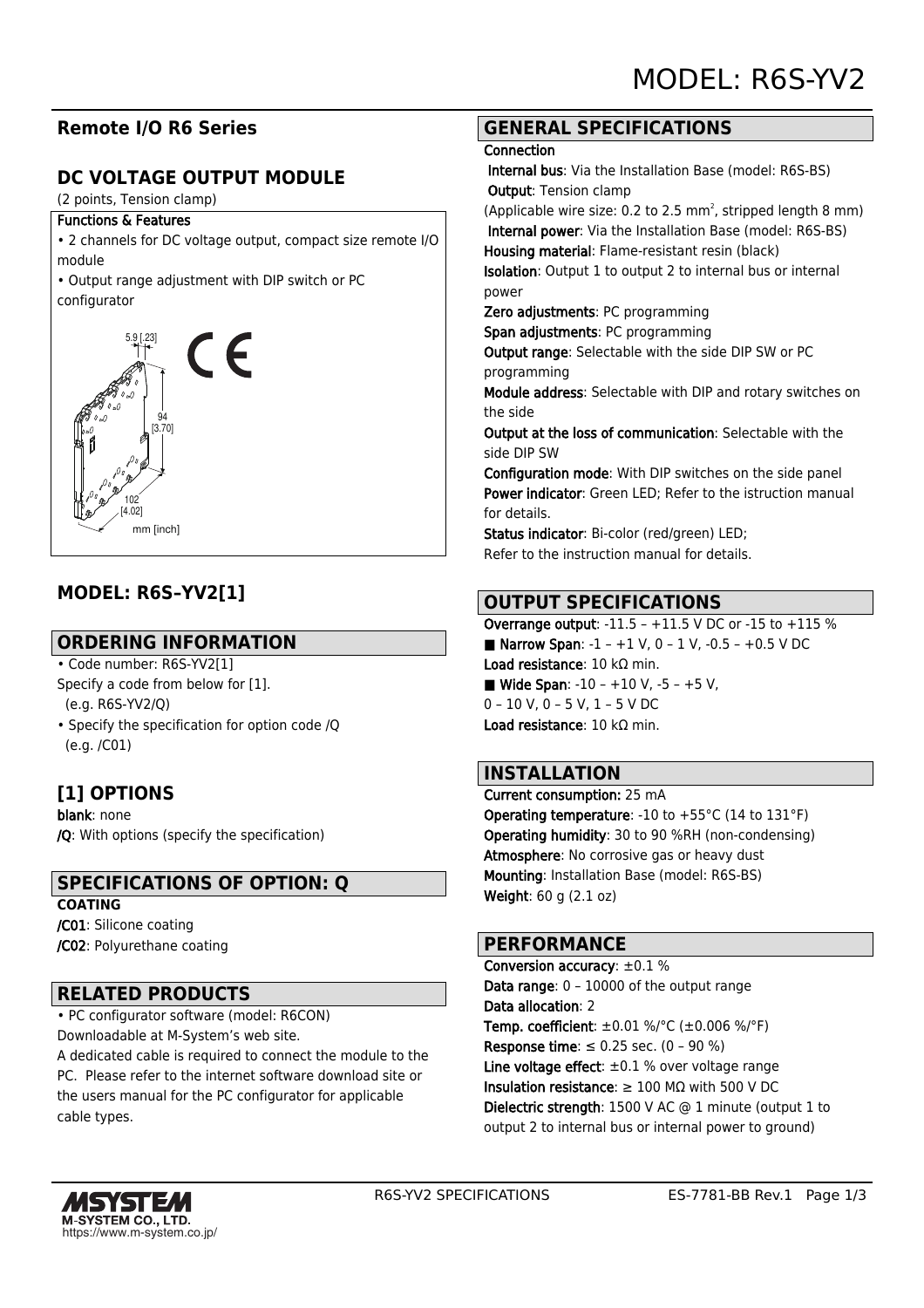#### **STANDARDS & APPROVALS**

EU conformity: EMC Directive EMI EN 61000-6-4 EMS EN 61000-6-2 RoHS Directive

# **FUNCTIONS**

## ■ OUTPUT HOLD

The output function in case of a loss of communication is selectable with the side DIP SW: Reset the output (to -15 % or -11.5 V), Hold the output (last normally received data) or Fix the output at a specific value (PC programming). The output is held at -11.5 V or -15 % of the output range until normal data is received at the startup.

#### **EXTERNAL VIEW**



Refer to the instruction manual for setting procedures.